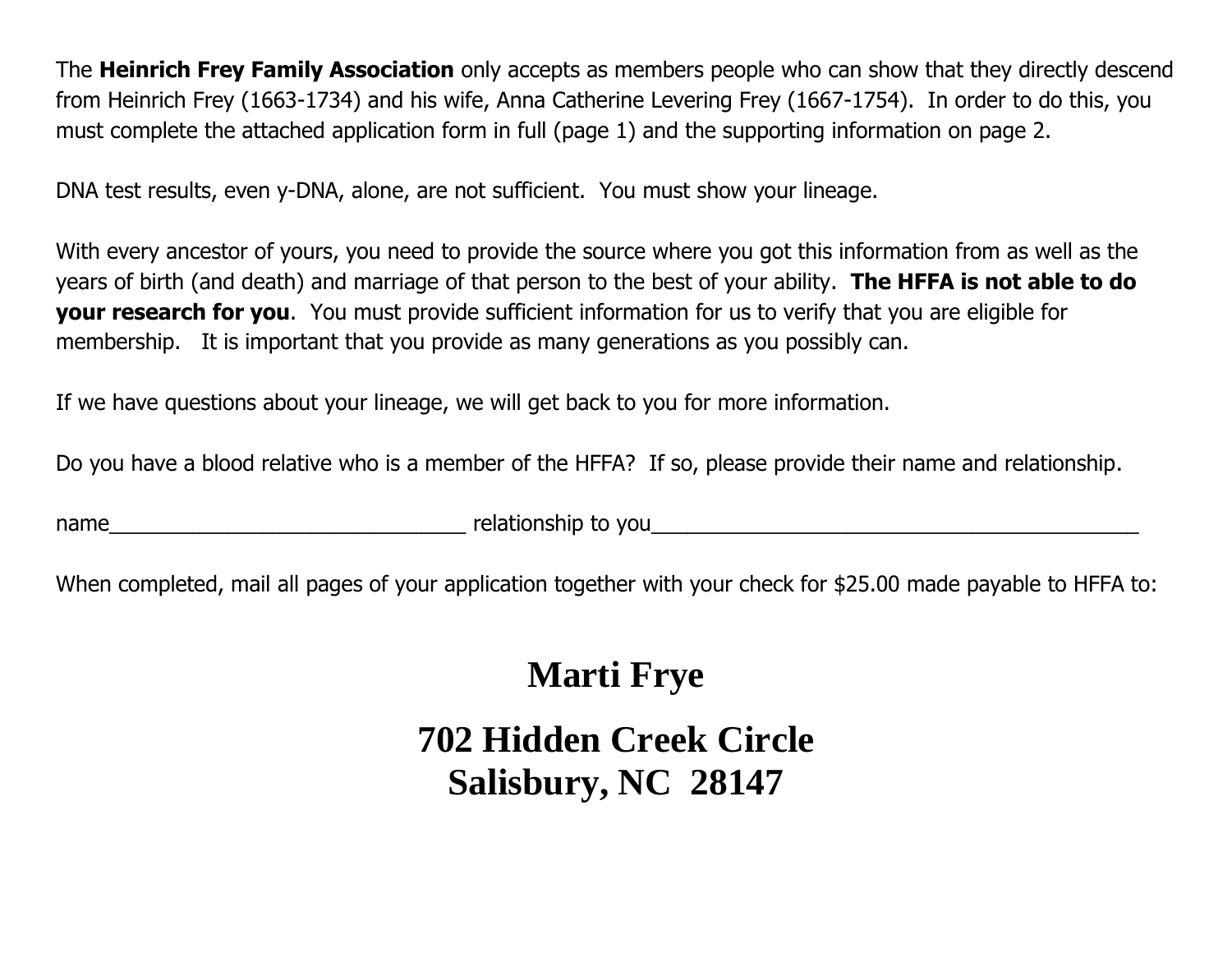| Year Joined <b>Communist Street</b> |                                                                 | Please print legibly<br>Lineage from Heinrich Frey |                                        |  |                                       | Sources Included: Yes ____ No ___ |                                                                                                                                                                                                                                |
|-------------------------------------|-----------------------------------------------------------------|----------------------------------------------------|----------------------------------------|--|---------------------------------------|-----------------------------------|--------------------------------------------------------------------------------------------------------------------------------------------------------------------------------------------------------------------------------|
|                                     |                                                                 |                                                    | Date of Birth Place Place Place Spouse |  |                                       |                                   |                                                                                                                                                                                                                                |
| Address                             |                                                                 |                                                    |                                        |  |                                       |                                   | City City City City State City State Company State Company State Company State City City Company State Company State City Company State Company State Company State Company State Company State Company State Company State Co |
|                                     | Spouse Date of Birth Place of Birth                             |                                                    | <b>Example 2018</b> Date of Marriage   |  |                                       |                                   | <u> 1980 - Jan Barbara Barat, martin da basar da basar da basar da basar da basar da basar da basar da basar da b</u>                                                                                                          |
| Children                            |                                                                 |                                                    |                                        |  |                                       | Email                             | <u> La componenta de la componenta de la componenta de la componenta de la componenta de la componenta de la compo</u>                                                                                                         |
|                                     | <u> 1989 - Johann Barn, mars an t-Amerikaansk kommunister (</u> |                                                    | Date of Birth                          |  |                                       | Place                             | the control of the control of the control of the control of the control of                                                                                                                                                     |
| $\overline{2}$                      |                                                                 |                                                    |                                        |  |                                       |                                   |                                                                                                                                                                                                                                |
| 3                                   | <u> 1989 - Johann Barbara, martxa alemaniar arg</u>             |                                                    |                                        |  |                                       |                                   |                                                                                                                                                                                                                                |
|                                     | <u> 1989 - Johann John Stone, meil in der Stone (d. 1989)</u>   |                                                    |                                        |  |                                       |                                   |                                                                                                                                                                                                                                |
| 5                                   |                                                                 |                                                    |                                        |  |                                       |                                   |                                                                                                                                                                                                                                |
|                                     |                                                                 |                                                    | Lineage                                |  |                                       |                                   |                                                                                                                                                                                                                                |
| 1st Generation<br>2nd Generation    | Heinrich Frey 1663-1734                                         |                                                    | 26 April 1692                          |  | Anna Catherine Levering 1676-aft 1754 |                                   |                                                                                                                                                                                                                                |
| 3rd Generation<br>4th Generation    |                                                                 |                                                    |                                        |  |                                       |                                   |                                                                                                                                                                                                                                |
| 5th Generation                      |                                                                 |                                                    |                                        |  |                                       |                                   |                                                                                                                                                                                                                                |
| 6th Generation                      |                                                                 |                                                    |                                        |  |                                       |                                   |                                                                                                                                                                                                                                |
| <b>7th Generation</b>               |                                                                 |                                                    |                                        |  |                                       |                                   |                                                                                                                                                                                                                                |
| 8th Generation                      |                                                                 |                                                    |                                        |  |                                       |                                   |                                                                                                                                                                                                                                |
| 9th Generation                      |                                                                 |                                                    |                                        |  |                                       |                                   |                                                                                                                                                                                                                                |
| 10th Generation                     |                                                                 |                                                    |                                        |  |                                       |                                   |                                                                                                                                                                                                                                |
| 11th Generation                     |                                                                 |                                                    |                                        |  |                                       |                                   |                                                                                                                                                                                                                                |
| 12th Generation                     |                                                                 |                                                    |                                        |  |                                       |                                   |                                                                                                                                                                                                                                |
|                                     |                                                                 |                                                    |                                        |  |                                       |                                   |                                                                                                                                                                                                                                |

HFFA Application page 1 of 2